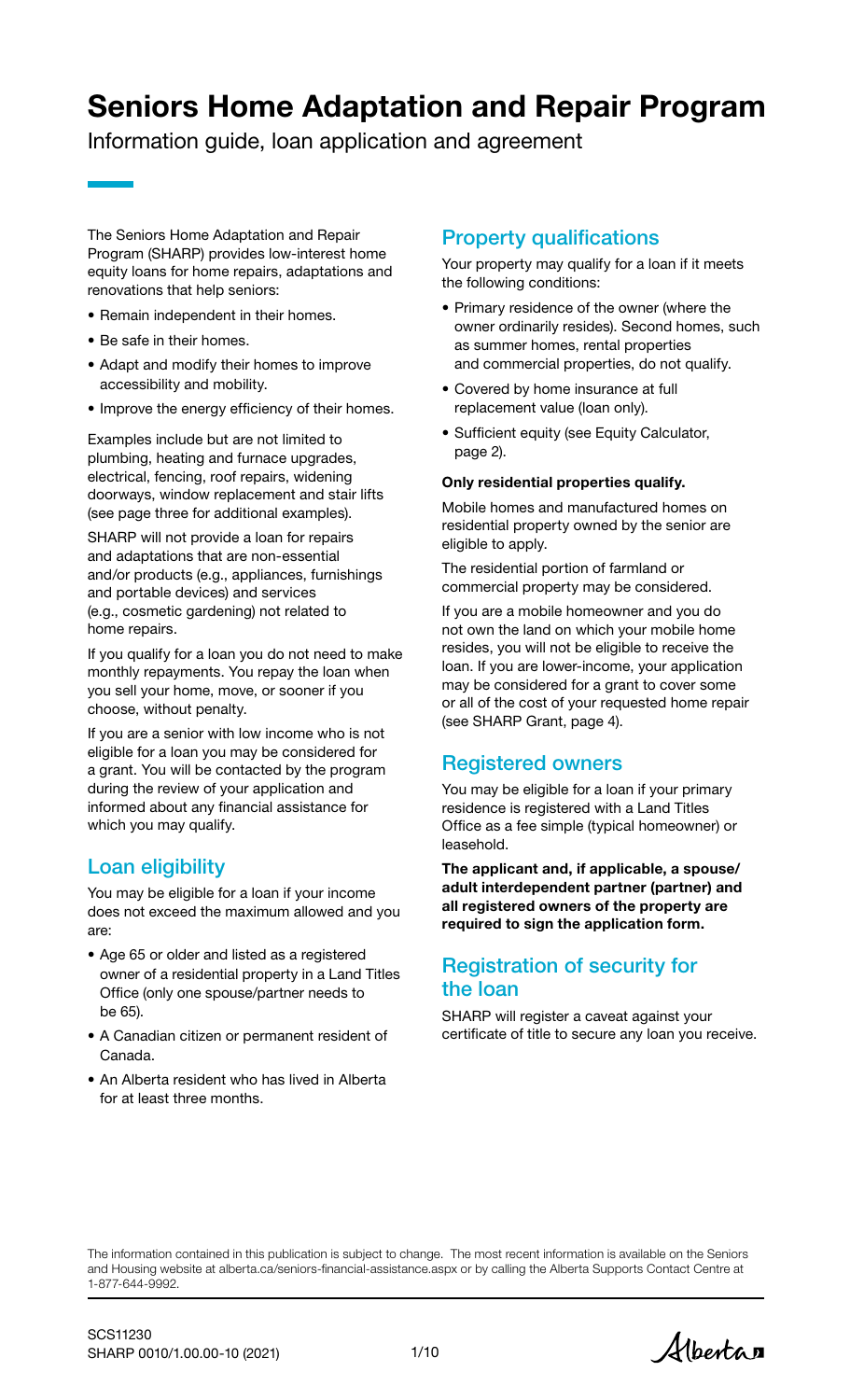### Income eligibility

Your and your spouse/partner's (if applicable) total combined income (line 15000 of your 2020 tax return) is used to determine your eligibility for a loan.

You may be eligible for a loan if your 2020 total combined income is less than \$75,000 (single senior or senior couples).

With your consent, income information for you and your spouse (if applicable) will be obtained directly from the Canada Revenue Agency.

#### Income information for other property owners is not required unless they are a spouse/ partner of the applicant.

Only the income sources needed to determine your eligibility will be collected. The following deductions from total income may be considered.

- Adjustments for pension income splitting
- Registered Disability Savings Plan income
- Canada Pension Plan Death Benefit
- Supplementary Accommodation Benefit

### Minimum equity

To qualify for a loan, you must maintain a minimum of 25 per cent equity in your primary residence after the loan amount is applied. This means that all charges registered against the land title of your primary residence, including the requested SHARP loan, cannot exceed 75 per cent of the property's assessed value.

The property's assessed value is based on the property tax assessment prepared by your municipality. All charges registered against your primary residence, including the registered value of your mortgage, line of credit, the amount of the loan you are requesting from SHARP and any other registered charge that has a monetary value, will be used to determine your equity.

If you do not have sufficient equity to qualify for a loan, your application may be considered for a grant to cover some or all of the cost of your requested home repair.

## Equity calculator

Use this calculator to determine if you have the minimum equity to qualify for a loan.

| Assessment value of your home                                                           | $\frac{1}{2}$                            |                |
|-----------------------------------------------------------------------------------------|------------------------------------------|----------------|
| Assessment value $\times$ 0.75 =                                                        | \$                                       | $\overline{A}$ |
| Total charges (e.g. line(s) of credit, mortgage(s)<br>and any other registered charges) | \$                                       | B              |
| Amount of the loan you are applying for<br>(cannot exceed \$40,000)                     | \$                                       |                |
| Add Line B and Line C                                                                   | $\boldsymbol{\hat{\theta}}$              |                |
| To be eligible for a loan                                                               | <b>D must be LESS THAN or EQUAL to A</b> |                |

### Registered charges affecting eligibility for a loan

Any charges registered against your primary residence that may prevent you from being able to repay your loan must be removed from your land title certificate before you can qualify for a loan.

Some common examples of charges that may prevent you from being eligible for a loan are:

- Certificate of Lis Pendens (pending litigation)
- Reverse mortgage
- Maintenance enforcement
- Bankruptcy

### Home repairs, adaptations and renovations eligible for a loan

The following is a list of some of the home repairs, adaptations and renovations for which you could receive a loan. SHARP may provide a loan for repairs and adaptations that are essential to the structure, upkeep or energy efficiency of the home, as well as the health, safety and mobility of its occupants. You must provide a receipt or an estimate for all home repairs, adaptations and renovations you are applying for.

You can provide estimates or receipts for home repairs, adaptations and renovations completed and/ or paid for within 12 months before the date SHARP receives your application form.

Alberta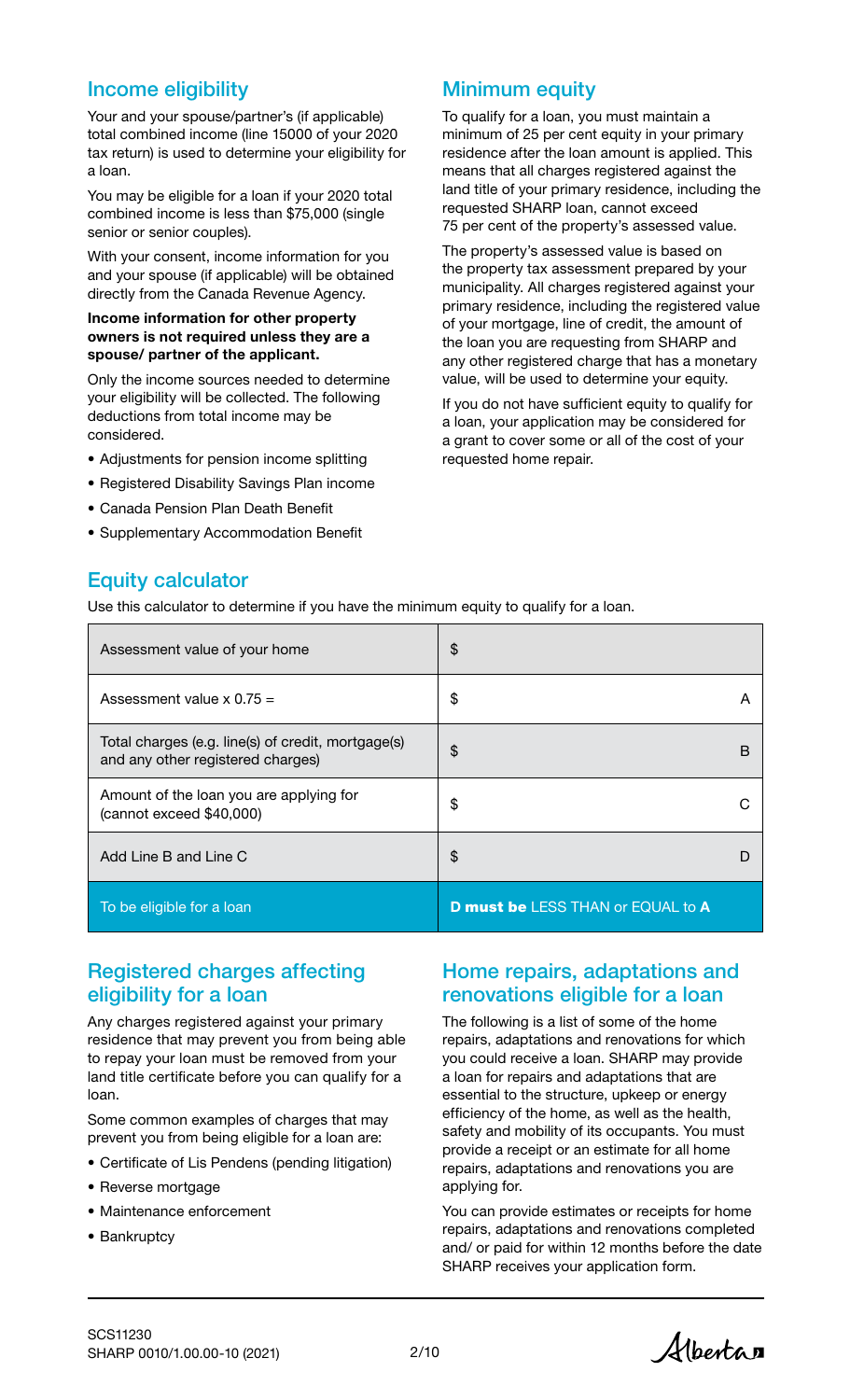| Examples of loan eligible home repairs, adaptations and/or renovations (but not limited to) |                             |                              |                              |  |  |
|---------------------------------------------------------------------------------------------|-----------------------------|------------------------------|------------------------------|--|--|
| Basement development                                                                        | Fence                       | Landing pad                  | Soffits/fascia/eaves         |  |  |
| <b>Bath lift</b>                                                                            | Fire safety-smoke detector  | Laundry room adaptation      | Stair lift                   |  |  |
| Bathroom adaptation/repair                                                                  | Flooring                    | Light fixture-wired in       | <b>Stairs</b>                |  |  |
| Carpet replacement                                                                          | Foundation                  | Mobile home insulation       | Steps/landing/railing        |  |  |
| Ceilings                                                                                    | Furnace                     | Mobile home leveling         | Structural repair            |  |  |
| Chimney repair/replacement                                                                  | Garage/car port roof        | Mobile home skirting         | Sump pump                    |  |  |
| Cistern                                                                                     | Garage door                 | Painting – exterior/interior | Threshold ramp               |  |  |
| Cooling system-not portable                                                                 | Grab bar                    | Plumbing                     | Toilet                       |  |  |
| Door widening                                                                               | Hallway modification        | Pocket door                  | Transferring device-mobility |  |  |
| Doors – exterior/interior                                                                   | Hand rail                   | Porch lift                   | Tree removal                 |  |  |
| Driveway                                                                                    | Heating system-not portable | Pressure pump/tank           | Utility service              |  |  |
| Drywall                                                                                     | Hot water tank              | Ramps                        | Walk In shower/tub           |  |  |
| Electrical repair                                                                           | House roof                  | Sewer/septic tank            | Walls                        |  |  |
| Entryway modification                                                                       | Insulation                  | Sidewalk                     | Well                         |  |  |
| Faucet/sink/vanity                                                                          | Kitchen adaptation / repair | Siding/exterior wall         | Windows                      |  |  |

# Consumer information and right to cancel certain contracts

Before you hire a contractor, do your homework. Refer to the Consumer Tips Home Renovations insert that was provided with your application package.

Under this program you have cancellation rights if you sign a contract for home repairs, adaptations and renovations and it is determined you are ineligible for a loan. Services or materials agreed to in the contract cannot be accepted by you (for example, received or installed) before you are notified by the program that you are ineligible for a loan or you will lose your cancellation rights.

To enable your cancellation rights you must apply to SHARP within 45 days of the date you sign the contract. If you cancel a contract within 30 days of receiving notification from the program that you are ineligible for a loan, you are not required to begin or pay for the home repairs, adaptations and renovations agreed to in the contract and the contractor must refund any money you have paid to them under the contract within 15 days.

If you are eligible for a loan, you do not have cancellation rights under SHARP but you may have other rights under the *Consumer Protection Act.*

### Interest on the loan

Interest will start on the date SHARP direct deposits the loan into your bank account and will end when the loan has been repaid.

The interest rate is variable and set to match the prime interest rate every six months on April 1st and October 1st.

The program charges simple rather than compounded interest. This means interest is charged only on the loan amount and not on the accumulated interest.

You will receive semi-annual loan statements in April and October confirming the balance of the outstanding loan, including interest.

For the current interest rate or to estimate your loan charges, please visit our website at seniors-housing.alberta.ca/seniors/home[adaptation-repair-loan-calculator.html or y](https://www.seniors-housing.alberta.ca/seniors/home-adaptation-repair-loan-calculator.html)ou

may call the Alberta Supports Contact Centre toll-free at 1-877-644-9992 or 780-644-9992 in the Edmonton area.

### **Survivorship**

Typically, when an applicant who has a SHARP loan passes away, the full amount of the loan and any interest will become due. However, existing loans and eligibility to apply for future loans may continue for a surviving spouse/ partner if the spouse/partner:

- Is 55 years or older.
- Is a registered owner of the primary residence.
- Lived in the primary residence before their spouse/partner passed away.
- Continues to live in the primary residence.

Albertan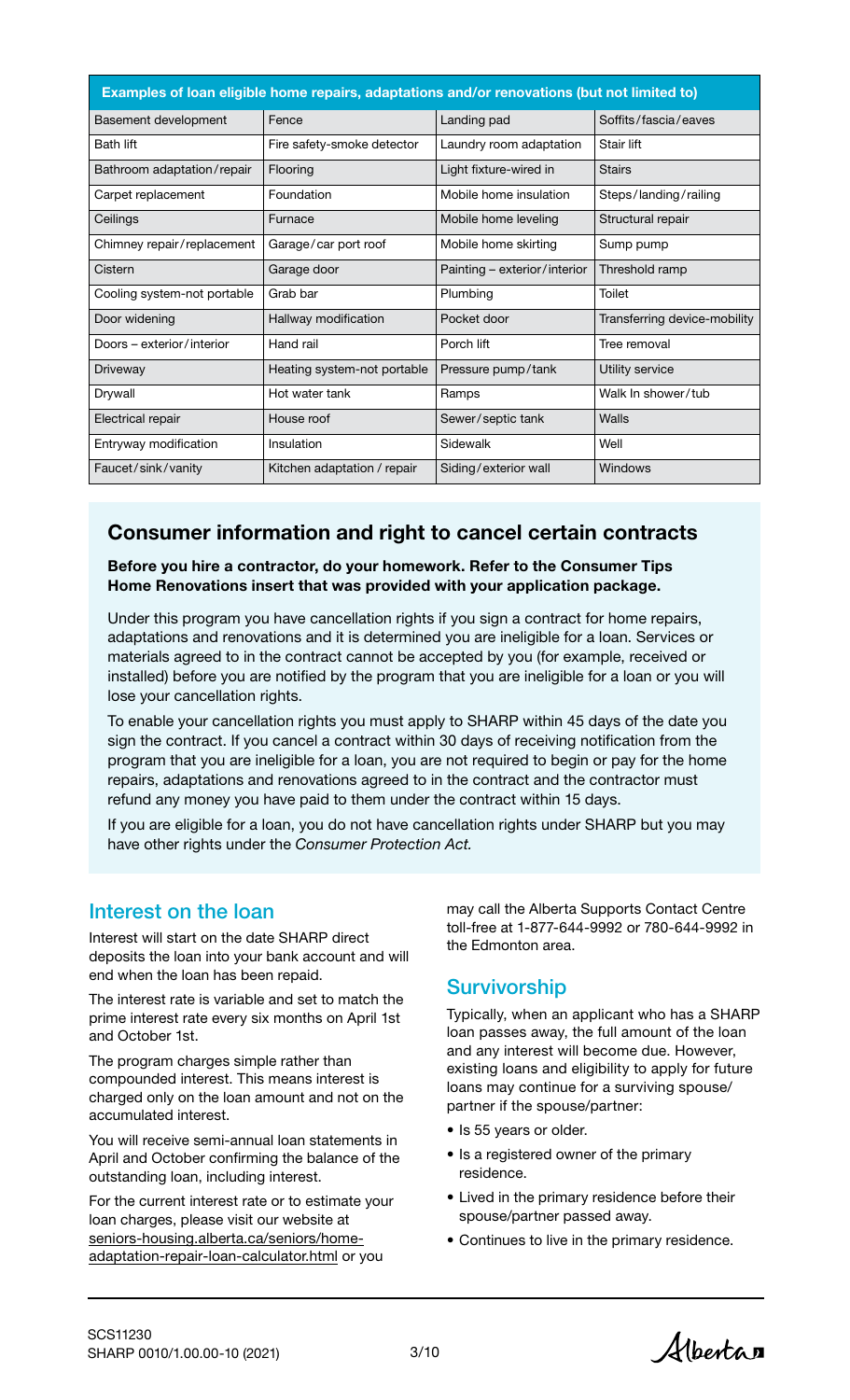# Repaying the loan

Monthly repayments are not required.

The loan (principal together with interest) will be due when:

- You sell your primary residence.
- You are no longer a registered owner.
- Your home is no longer your primary residence.

You may choose to repay all or part of the loan and interest at any time without penalty.

Payments toward the loan will apply to interest first.

You may repay all or part of the loan online through most financial institutions' bill payment function, or by cheque or money orders payable to the Government of Alberta.

Once the loan has been repaid in full, the caveat will be discharged from your land title certificate.

## Direct deposit

If you are eligible for a loan, it will be deposited directly into your bank account.

If you receive a monthly direct deposit from the Alberta Seniors Benefit (ASB) program, the loan will be deposited into the same bank account unless otherwise indicated.

If you do not receive ASB, complete the direct deposit section of the application form.

# Payments by installments

If you are eligible for a loan the program may disburse the loan to you in installments depending on the size of the loan required and the expected duration of the home repair, adaptation or renovation project.

### Power of attorney or trustee

A power of attorney or trustee may sign the application form on behalf of an applicant and/or registered owner if that individual has authority to administer the property on the applicant or registered owner's behalf and proper supporting documentation is provided.

### **Accounting**

If you provide an estimate rather than a receipt, you will be asked to send in receipts showing that you completed and paid for the home repairs, adaptations and renovations for which you received a loan. Receipts should be mailed to the program within a reasonable timeframe (normally three to six months depending on the nature of the work).

### Loan limitations

The minimum loan amount that a household may request per application is \$500. This may include any eligible home repairs, adaptations

and renovations completed within the previous 12 months. The costs for multiple home repairs, adaptations or renovations can be combined toward the \$500 minimum.

The maximum loan amount a household may have outstanding for their primary residence is \$40,000 (not including interest).

### SHARP grant

If you are not eligible for a loan (e.g., not a fee simple owner, insufficient equity, or you are a mobile homeowner on rented land) and your 2020 income is below \$29,285 (single senior) or \$47,545 (senior couple), your application may be considered for a grant to help cover some basic and essential home repairs.

Home insurance at full replacement value is not an eligibility requirement for the grant.

#### You must submit a completed loan application (including all original signatures) in order to be considered for the grant.

You will be contacted by the program during the review of your application and informed of any financial assistance for which you may qualify.

For more detailed information on what home repairs are considered under the SHARP grant, please visit our website at: [alberta.ca/sharp-grant.aspx](https://www.alberta.ca/sharp-grant.aspx).

## After you apply

SHARP will review your application.

We may contact you or your contractor by phone for additional information.

When the review of your application is complete we will provide you with written notification of your eligibility.

If a loan is approved, a caveat will be registered on your certificate of title in a Land Titles Office.

Approved funds will be deposited into your bank account.

If you are issued a loan, you will receive semi-annual loan statements in April and October confirming the balance of your loan.

If you are notified you are not eligible for SHARP, you can request a review of the decision by writing to the program Executive Director outlining your reasons for requesting a review.

# Contact information

### Please visit our website:

[alberta.ca/seniors-home-adaptation](https://www.alberta.ca/seniors-home-adaptation-repair-program.aspx)repair-program.aspx or call the Alberta Supports Contact Centre toll-free at 1-877-644-9992 or 780-644-9992 in the Edmonton area.

Albertan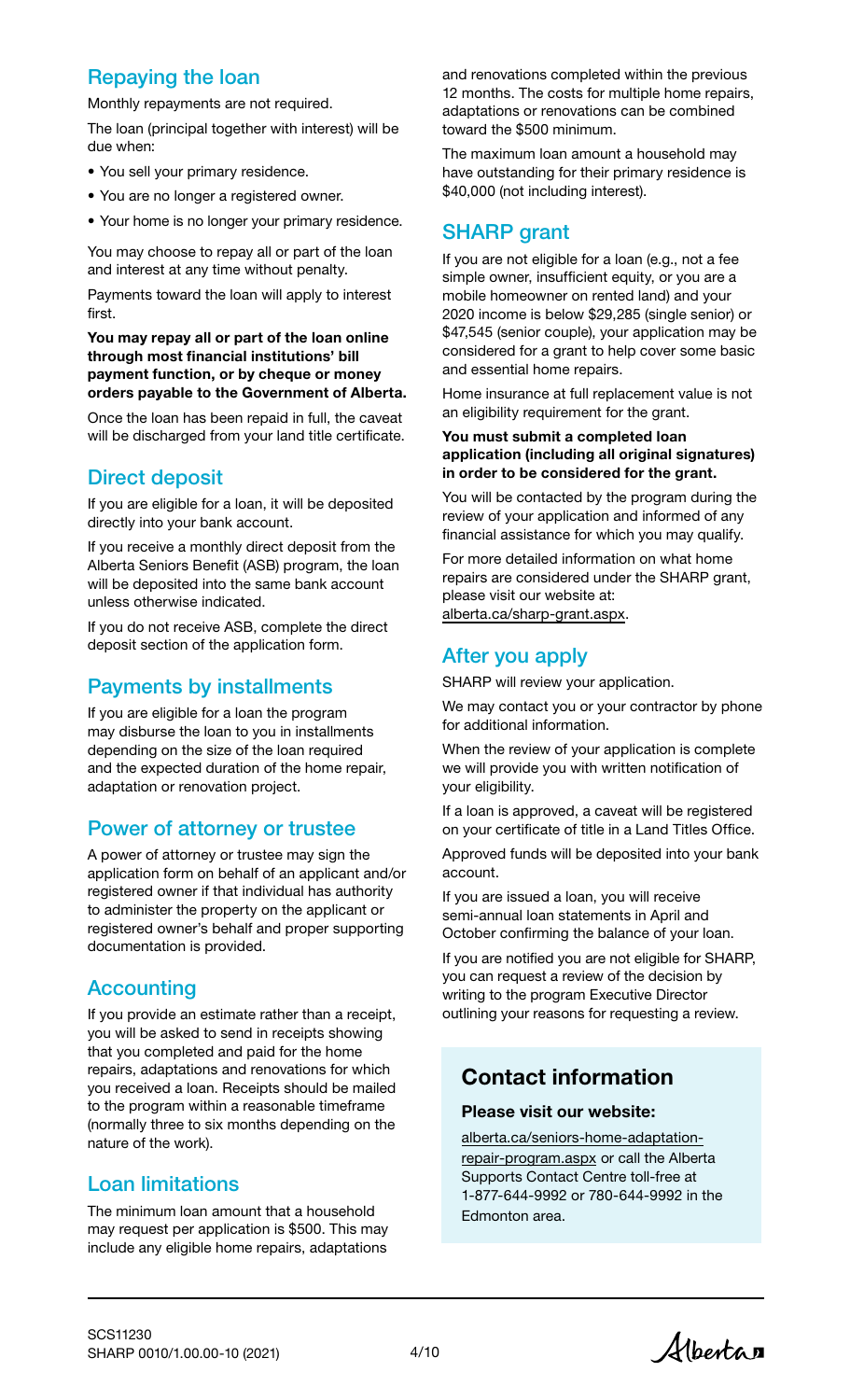### Please keep this information guide for your records and include the following documents with your loan application

A new completed Application Agreement is required each time you apply

- A completed two-page application form, signed loan agreement, signed Canada Revenue Agency statement of consent and direct deposit information.
- $\Box$  Your loan agreement must be signed by the applicant, your spouse/partner (if applicable) and all registered owners of the property. All signatures must be original signatures. Faxed copies will not be accepted.
- □ Your current property tax bill or assessment.
- $\Box$  Receipt(s) or estimate(s) for all home repairs, adaptations and renovations. Receipt(s) or estimate(s) for the home repair, adaptation or renovation must be from a contractor/retailer and include your name and address and the contractor's name, address and phone number. A loan will not be provided for the labour charges if they are completed by family or friends, unless the family or friend owns or operates a contracting business. Costs for materials may be considered if you, a family member, or friend completes the work.
- $\Box$  If you are a mobile homeowner, please provide a copy of your bill of sale. If you do not have a bill of sale you may provide a copy of your current mobile home insurance policy. You must also provide the legal land description for the land on which your mobile home resides.

Original signatures are required to accept an application. Please mail your completed and signed application to the address below:

Seniors Home Adaptation and Repair Program PO Box 1050 STN Main Edmonton AB T5J 2M1

You may send supporting documents, such as your property tax assessment/bill, estimates or receipts, by mail or online at [seniors-housing.alberta.ca/submit-documents/](https://www.seniors-housing.alberta.ca/submit-documents/) or by fax to 780-643-2934.

Please Sign Pages 8 and 10

Albertan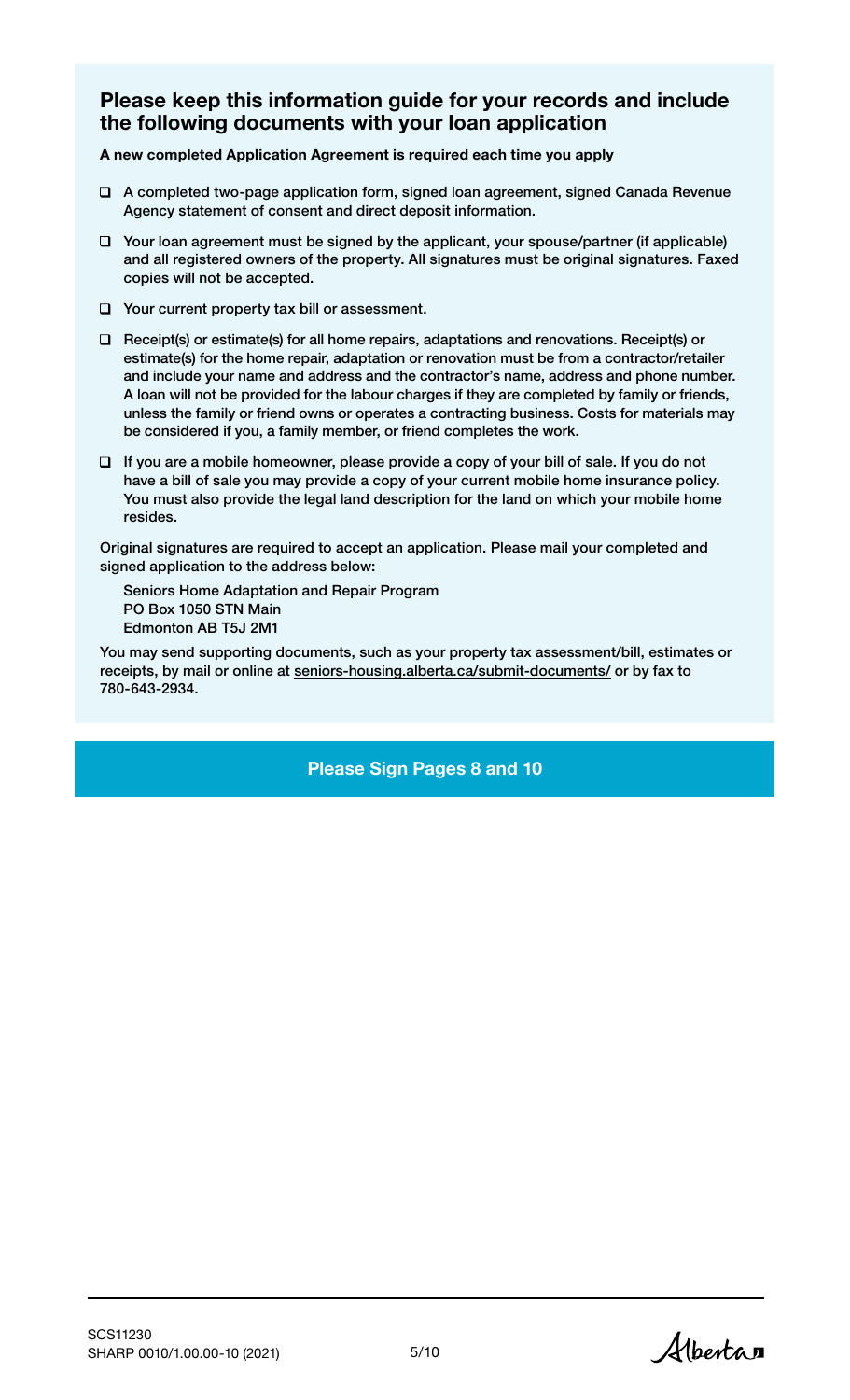### APPLICATION AGREEMENT ON NEXT PAGE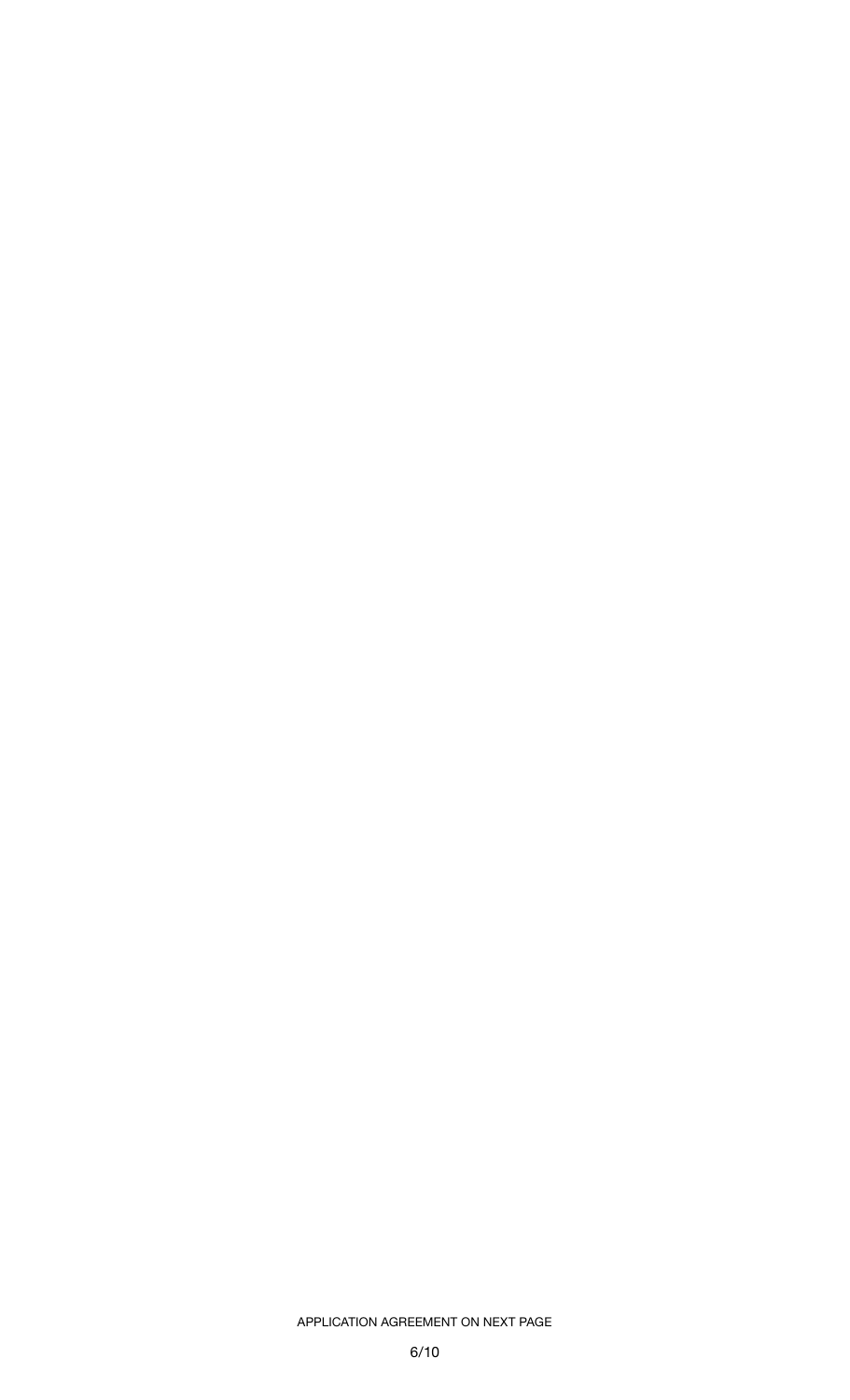### Seniors Home Adaptation and Repair Program application/agreement

The personal information you provide on this form is collected for the purposes of processing your application for benefits under the *Seniors Home Adaptation and Repair Act* and is authorized by s. 33 of the *Freedom of Information and Protection of Privacy Act*. Questions about the collection of personal information can be directed to: Manager, Seniors Home Adaptation and Repair Program, PO Box 1050 STN Main, Edmonton AB T5J 2M1 or contact Alberta Supports Contact Centre at 1-877-644-9992.

| Please print your information in the boxes below                                                                                                                                     |                                                                                  |                            |                                                                                               |                               |    |
|--------------------------------------------------------------------------------------------------------------------------------------------------------------------------------------|----------------------------------------------------------------------------------|----------------------------|-----------------------------------------------------------------------------------------------|-------------------------------|----|
| <b>Personal information</b>                                                                                                                                                          |                                                                                  |                            |                                                                                               |                               |    |
| <b>Applicant</b>                                                                                                                                                                     |                                                                                  |                            |                                                                                               |                               |    |
| Personal<br>health number                                                                                                                                                            |                                                                                  | Social insurance<br>number |                                                                                               | Date of birth                 |    |
| Last name                                                                                                                                                                            |                                                                                  | First name                 |                                                                                               | Middle name                   |    |
| Phone number                                                                                                                                                                         |                                                                                  |                            |                                                                                               |                               |    |
| Spouse/partner (if applicable)                                                                                                                                                       |                                                                                  |                            |                                                                                               |                               |    |
| Personal health<br>number                                                                                                                                                            |                                                                                  | Social insurance<br>number |                                                                                               | Date of birth                 |    |
| Last name                                                                                                                                                                            |                                                                                  | First name                 |                                                                                               | Middle name                   |    |
| <b>Mailing address</b>                                                                                                                                                               |                                                                                  |                            |                                                                                               |                               |    |
| Unit number                                                                                                                                                                          |                                                                                  | House number               |                                                                                               | Street name/<br>PO box number |    |
| City                                                                                                                                                                                 |                                                                                  | Province                   |                                                                                               | Postal code                   |    |
|                                                                                                                                                                                      | Property address - primary residence                                             |                            |                                                                                               |                               |    |
| Unit number                                                                                                                                                                          |                                                                                  | House number               |                                                                                               | Street name/<br>PO box number |    |
| City                                                                                                                                                                                 |                                                                                  | Province                   |                                                                                               | Postal code                   |    |
|                                                                                                                                                                                      |                                                                                  |                            | Property tax information (include a copy of your current property tax bill)                   |                               |    |
| Legal land<br>description                                                                                                                                                            |                                                                                  |                            | Current assessed value                                                                        |                               |    |
| <b>Mobile homeowner</b>                                                                                                                                                              |                                                                                  |                            | (complete this section if you are a mobile homeowner and include a copy of your bill of sale) |                               |    |
| I own a mobile or manufactured home                                                                                                                                                  |                                                                                  |                            |                                                                                               | Yes                           | No |
| I own the land the mobile home is on (provide legal land description above)                                                                                                          |                                                                                  |                            | Yes                                                                                           | No                            |    |
| I do not own the land the mobile home is on (provide legal land description above)                                                                                                   |                                                                                  |                            | Yes                                                                                           | No                            |    |
| <b>Initial eligibility (check list)</b>                                                                                                                                              |                                                                                  |                            |                                                                                               |                               |    |
|                                                                                                                                                                                      | Please answer by checking $(\checkmark)$ yes or no to all below                  |                            |                                                                                               |                               |    |
| Canadian citizen                                                                                                                                                                     |                                                                                  |                            |                                                                                               | Yes                           | No |
| If not a Canadian citizen, are you a permanent resident under Immigration and Refugee<br>Protection Act (Canada)                                                                     |                                                                                  |                            | Yes                                                                                           | No                            |    |
| I have lived in Alberta for the past three months                                                                                                                                    |                                                                                  |                            | Yes                                                                                           | No                            |    |
| The property tax information above is for my primary residence                                                                                                                       |                                                                                  |                            | Yes                                                                                           | No                            |    |
| I have current home insurance at full replacement value                                                                                                                              |                                                                                  |                            | Yes                                                                                           | No                            |    |
| Loan request information                                                                                                                                                             |                                                                                  |                            |                                                                                               |                               |    |
| Enter the amount of the loan you are requesting: \$                                                                                                                                  |                                                                                  |                            |                                                                                               |                               |    |
| This will be the maximum amount SHARP will loan you if you are eligible and you must attach estimates or receipts to support the amount<br>requested. A loan cannot exceed \$40,000. |                                                                                  |                            |                                                                                               |                               |    |
| You may request a partial amount instead of the full amount of your estimate or receipt and provide a letter of explanation.                                                         |                                                                                  |                            |                                                                                               |                               |    |
|                                                                                                                                                                                      | Have you signed a contract with a contractor/supplier for the work listed above? |                            |                                                                                               | Yes                           | No |
|                                                                                                                                                                                      |                                                                                  |                            |                                                                                               |                               |    |

# If yes, did the contractor/supplier advise you of your cancellation rights?  $\|\Box$  Yes  $\|\Box$  No If yes, did you sign a written statement waiving your cancellation rights?  $\Box$  Yes  $\Box$  No

### Please sign pages 8 and 10

Albertan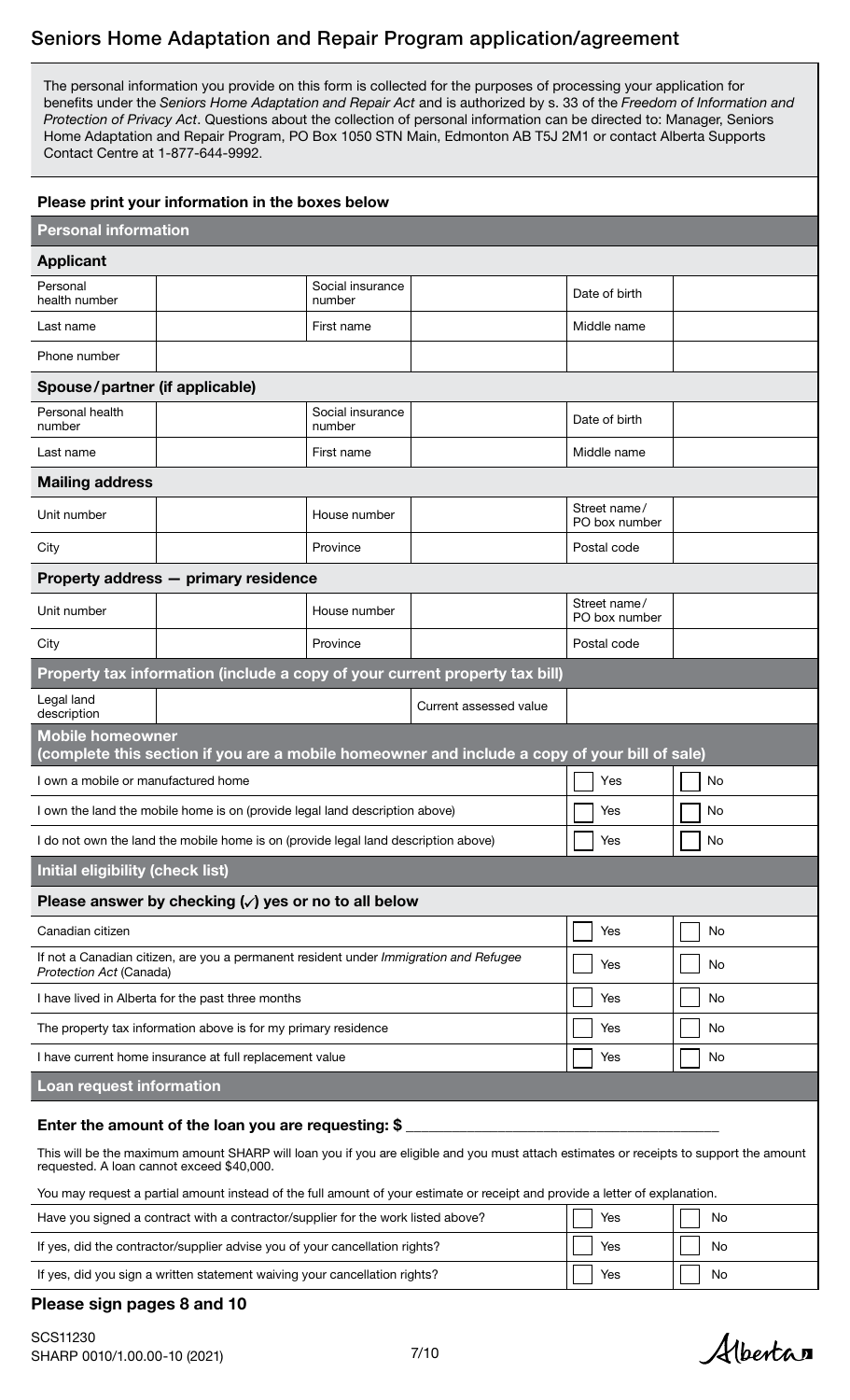If you are eligible for a Seniors Home Adaptation and Repair loan, it will be deposited into your bank account. If you currently receive a monthly Alberta Seniors Benefit payment and have provided your direct deposit information for that program, your loan amount will be deposited to the same bank account unless otherwise specified.

If you wish to use a different bank account or you do not receive the Alberta Seniors Benefit, please attach a blank pre-printed cheque with your name, current address and account number pre-printed by your financial institution. Print VOID across the front of the blank cheque as shown below. [If you do not have a pre-printed personalized cheque, please visit our website at alberta.ca/seniors-home](https://www.alberta.ca/seniors-home-adaptation-repair-program.aspx)adaptation-repair-program.aspx or call 1-877-644-9992 to obtain a direct deposit form.



#### Please attach pre-printed void cheque here

### In order for your application to be processed, you must sign the Canada Revenue Agency (CRA) consent below and page 10 of the loan agreement.

CRA consent is required for the senior applicant and his/her spouse, if applicable. CRA consent is not required for other property owners unless a spouse/partner of the applicant.

### Consent for SHARP to collect income from Canada Revenue Agency

As the individual directly applying for the loan, I and my spouse/partner, if applicable, hereby consent to the release, by the Canada Revenue Agency to the Alberta Ministry of Seniors and Housing, of information from my income tax returns and other required taxpayer information and, if applicable, of my spouse/partner's income tax returns and other taxpayer information. The information will be relevant to, and used solely for the purpose of determining and verifying my eligibility for programs under the *Alberta Seniors' Home Adaptation and Repair Act*. This authorization is valid for the taxation year two years prior to the year of signature of this consent. It is also valid for the prior taxation year, the current taxation year and for each subsequent consecutive taxation year for which assistance is requested. I (we) understand that if I (we) wish to withdraw this consent and withdraw from programs under the *Alberta Seniors' Home Adaptation and Repair Act*, that I (we) may do so at any time by writing to the Alberta Ministry of Seniors and Housing.

| <b>Full name of applicant</b>                               | Signature        | Date signed        |
|-------------------------------------------------------------|------------------|--------------------|
|                                                             |                  |                    |
|                                                             |                  |                    |
| Full name of spouse (if applicable)                         | <b>Signature</b> | <b>Date signed</b> |
|                                                             |                  |                    |
|                                                             |                  |                    |
| Full name of power of attorney<br>or trustee, if applicable | <b>Signature</b> | Date signed        |
|                                                             |                  |                    |
|                                                             |                  |                    |

### Please sign pages 8 and 10

Alberta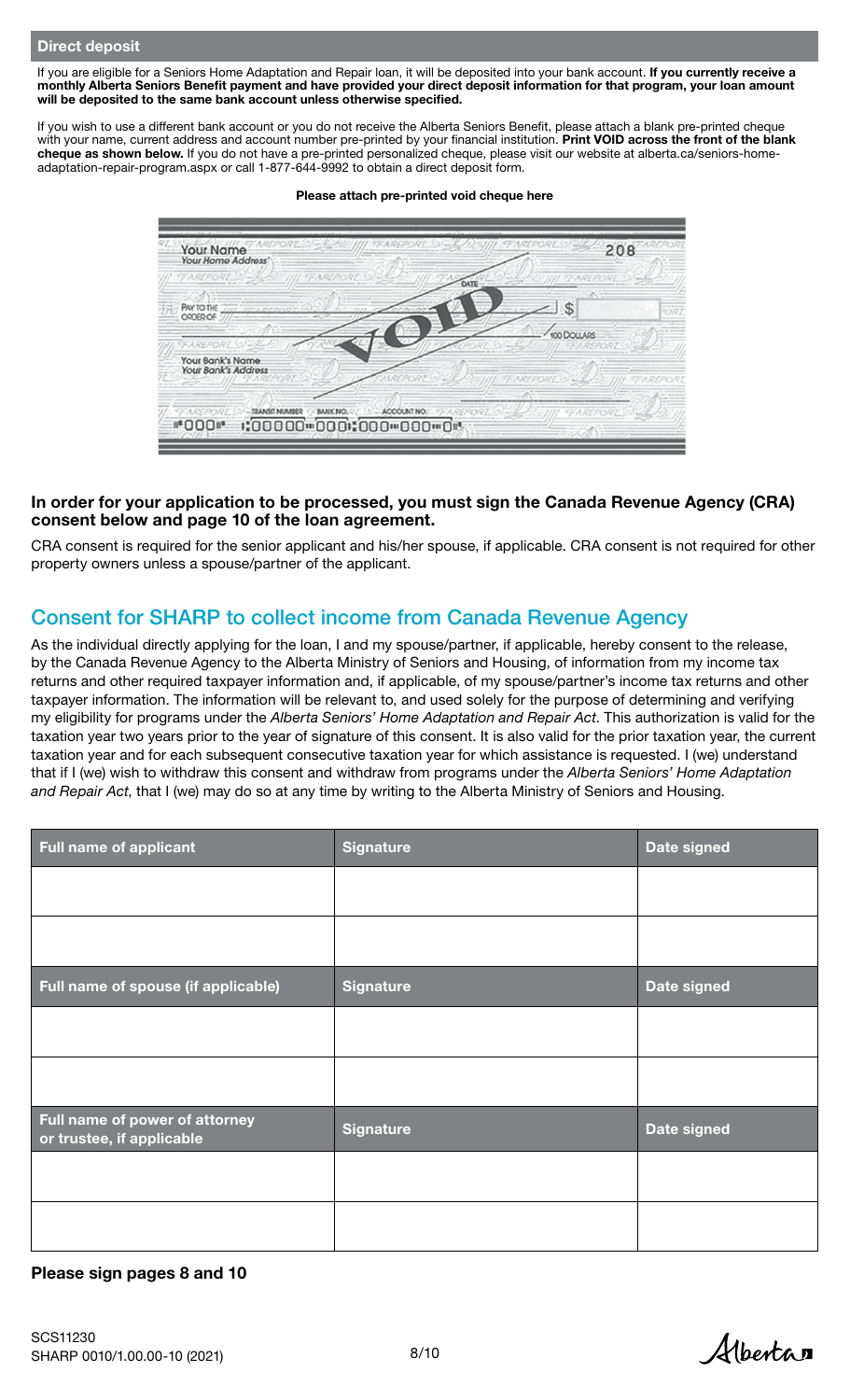# Terms and conditions of the Seniors Home Adaptation and Repair Program loan

The applicant, spouse/partner (if applicable) and all registered property owners must sign this application to be eligible for the Seniors' Home Adaptation and Repair Program loan. Please ensure you have read all of the terms and conditions of this agreement before signing. This loan application will not be processed if the terms and conditions below have been altered or if the applicant, spouse/partner (if applicable) and all registered owners have not signed the agreement.

# This loan agreement is subject to the following:

- a) Meeting the eligibility requirements prescribed by the Government of Alberta.
- b) Approval of the loan by the province.
- c) Complying with all terms and conditions for the loan stipulated by the province, including those below.

### Seniors Home Adaptation and Repair loan agreement (Agreement)

I/We, as the registered owner/owners (Owners) of the property identified on this application (Property), and Her Majesty the Queen in right of Alberta (Province) as represented by the Minister responsible for the *Seniors' Home Adaptation and Repair Act*, agree that the Province will provide the applicant with a Seniors Home Adaptation and Repair Loan (Loan) for the applicant's qualifying home repairs, adaptations and renovations in accordance with the *Seniors' Home Adaptation and Repair Act* and the *Seniors' Home Adaptation and Repair Regulation*.

I/We hereby agree to the following TERMS AND CONDITIONS:

- 1. I/We agree to comply with all requirements under the *Seniors' Home Adaptation and Repair Act* and the *Seniors' Home Adaptation and Repair Regulation*.
- 2. I/We authorize the Province to charge the interest in the Property and to register a caveat against the Property in favour of the Province under the *Land Titles Act* as security for the Loan.
- 3. I/We will notify the Province in the event of the death of a registered owner or prior to the Property being sold, transferred, further encumbered, otherwise disposed of, or ceases to be the primary residence of the applicant.
- 4. I/We will repay the Loan and applicable interest under this Agreement that is outstanding on the date of termination of this Agreement or on a date prescribed by the Minister in accordance with the *Seniors' Home Adaptation and Repair Regulation.*
- 5. The Owners shall be liable for any costs and expenses associated with the Province pursuing an action for the recovery, collection and/or enforcement of the Loan and applicable interest payable to the Province under this Agreement on a full indemnification basis, including legal costs on a solicitor- client basis.
- 6. I/We will not assign any interest in this Agreement or any rights or benefits under this Agreement.
- 7. I/We will maintain home insurance with a licensed insurance company, for full replacement value of the Property, until the Loan has been repaid in full and I/we will provide evidence of insurance upon request.
- 8. I/We will ensure payment of the municipal property taxes owing on the Property until the Loan has been repaid in full.
- 9. If a Loan is due and payable and is not paid, a mortgagee of the property may pay any amount owing and add that amount to the amount owing to the mortgagee under the mortgage.
- 10. I/We declare that all the information on this application is true and correct. I/We understand that giving any false, inaccurate or misleading information on this application may result in my/our receiving a Loan for which I/we are not eligible and therefore I/we may be required to immediately repay the Loan and applicable interest upon demand of the Province.
- 11. I/We agree at any reasonable time when requested by the Province to provide records, documents, contractor's reports, site assessments or home inspections as may be requested by the Province to support the administration of the Loan or the use of the Loan.
- 12. I/We understand that if any terms and conditions are not complied with, the Province may demand that the Loan and applicable interest be immediately due and payable and the Province shall be entitled to enforce any of its rights.

### Please sign pages 8 and 10